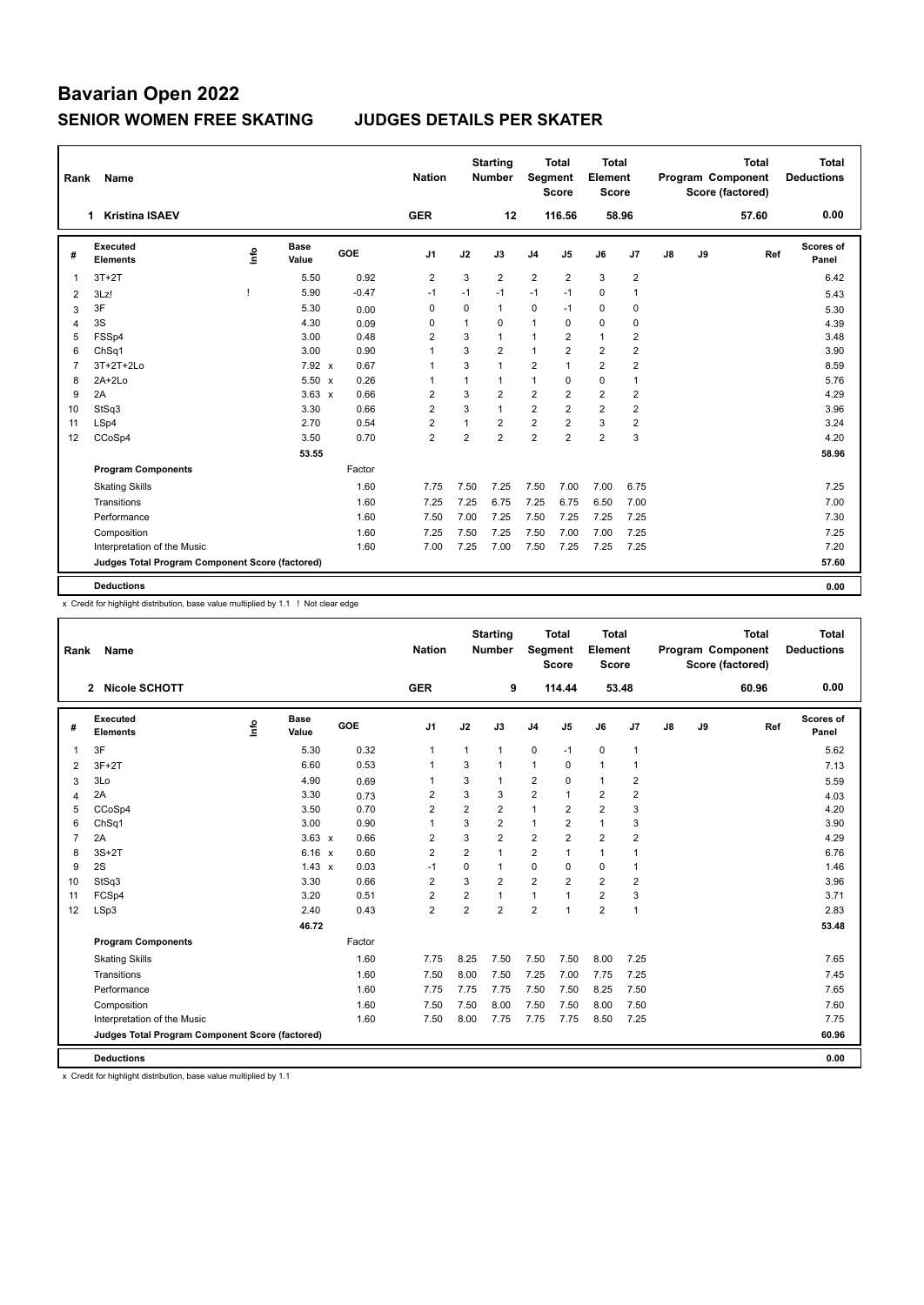| Rank           | <b>Name</b>                                     |             |               |         | <b>Nation</b>  |                | <b>Starting</b><br><b>Number</b> | <b>Segment</b> | <b>Total</b><br><b>Score</b> | Total<br>Element<br><b>Score</b> |                |    |    | <b>Total</b><br>Program Component<br>Score (factored) | Total<br><b>Deductions</b> |
|----------------|-------------------------------------------------|-------------|---------------|---------|----------------|----------------|----------------------------------|----------------|------------------------------|----------------------------------|----------------|----|----|-------------------------------------------------------|----------------------------|
|                | <b>Stefanie PESENDORFER</b><br>3                |             |               |         | <b>AUT</b>     |                | $\overline{7}$                   |                | 110.41                       | 57.61                            |                |    |    | 52.80                                                 | 0.00                       |
| #              | Executed<br><b>Elements</b>                     | <u>lnfo</u> | Base<br>Value | GOE     | J <sub>1</sub> | J2             | J3                               | J <sub>4</sub> | J <sub>5</sub>               | J6                               | J7             | J8 | J9 | Ref                                                   | Scores of<br>Panel         |
| $\overline{1}$ | 3Lz                                             |             | 5.90          | 0.94    | 1              | $\overline{2}$ | $\mathbf{1}$                     | $\overline{2}$ | 1                            | $\overline{2}$                   | $\overline{2}$ |    |    |                                                       | 6.84                       |
| 2              | 3F+1Eu+3S<                                      | $\prec$     | 9.24          | $-1.38$ | $-4$           | $-1$           | $-2$                             | $-3$           | $-3$                         | $-2$                             | $-3$           |    |    |                                                       | 7.86                       |
| 3              | 3T                                              |             | 4.20          | 0.67    | 1              | 3              | 0                                | $\overline{2}$ | 1                            | $\overline{2}$                   | $\overline{2}$ |    |    |                                                       | 4.87                       |
| $\overline{4}$ | 3Lo                                             |             | 4.90          | 0.20    | 1              | $\mathbf 0$    | 0                                | $\mathbf{1}$   | $\Omega$                     | $\mathbf{1}$                     | 0              |    |    |                                                       | 5.10                       |
| 5              | CCoSp4                                          |             | 3.50          | 0.56    | $\overline{2}$ | 3              | $\mathbf{1}$                     | $\overline{2}$ | $\overline{1}$               | $\mathbf{1}$                     | $\overline{2}$ |    |    |                                                       | 4.06                       |
| 6              | StSq3                                           |             | 3.30          | 0.40    | $\mathbf{1}$   | $\overline{2}$ | $\Omega$                         | $\mathbf{1}$   | 1                            | $\mathbf{1}$                     | $\overline{2}$ |    |    |                                                       | 3.70                       |
| $\overline{7}$ | $3F+2T$                                         |             | $7.26 \times$ | $-0.21$ | $-1$           | $-1$           | $\Omega$                         | $\mathbf 0$    | $\Omega$                     | $\mathbf 0$                      | $-1$           |    |    |                                                       | 7.05                       |
| 8              | $2A+2T$                                         |             | $5.06 \times$ | 0.46    | $\mathbf{1}$   | $\overline{2}$ | $\mathbf{1}$                     | $\overline{2}$ | 2                            | $\mathbf{1}$                     | $\mathbf{1}$   |    |    |                                                       | 5.52                       |
| 9              | 2A                                              |             | $3.63 \times$ | 0.26    | 0              | $\mathbf{1}$   | $\mathbf{1}$                     | $\mathbf{1}$   | 1                            | 0                                | $\overline{2}$ |    |    |                                                       | 3.89                       |
| 10             | CSp3                                            |             | 2.30          | 0.32    | 1              | $\overline{2}$ | $\mathbf{1}$                     | $\mathbf{1}$   | 2                            | $\mathbf{1}$                     | $\overline{2}$ |    |    |                                                       | 2.62                       |
| 11             | FSSp3                                           |             | 2.60          | 0.10    | $\mathbf 1$    | $\Omega$       | $\Omega$                         | $\mathbf{1}$   | $\Omega$                     | $\mathbf 0$                      | $\overline{1}$ |    |    |                                                       | 2.70                       |
| 12             | ChSq1                                           |             | 3.00          | 0.40    | $\mathbf 0$    | 1              | $\Omega$                         | $\overline{1}$ | $\Omega$                     | $\overline{2}$                   | 3              |    |    |                                                       | 3.40                       |
|                |                                                 |             | 54.89         |         |                |                |                                  |                |                              |                                  |                |    |    |                                                       | 57.61                      |
|                | <b>Program Components</b>                       |             |               | Factor  |                |                |                                  |                |                              |                                  |                |    |    |                                                       |                            |
|                | <b>Skating Skills</b>                           |             |               | 1.60    | 6.75           | 7.25           | 6.25                             | 7.25           | 6.25                         | 6.75                             | 6.50           |    |    |                                                       | 6.70                       |
|                | Transitions                                     |             |               | 1.60    | 6.50           | 7.50           | 5.75                             | 7.00           | 5.50                         | 6.25                             | 5.50           |    |    |                                                       | 6.20                       |
|                | Performance                                     |             |               | 1.60    | 7.00           | 7.00           | 6.25                             | 7.25           | 6.00                         | 7.00                             | 6.50           |    |    |                                                       | 6.75                       |
|                | Composition                                     |             |               | 1.60    | 6.75           | 7.25           | 6.00                             | 7.25           | 5.75                         | 7.25                             | 6.00           |    |    |                                                       | 6.65                       |
|                | Interpretation of the Music                     |             |               | 1.60    | 7.00           | 7.25           | 6.25                             | 7.25           | 6.00                         | 6.75                             | 6.25           |    |    |                                                       | 6.70                       |
|                | Judges Total Program Component Score (factored) |             |               |         |                |                |                                  |                |                              |                                  |                |    |    |                                                       | 52.80                      |
|                |                                                 |             |               |         |                |                |                                  |                |                              |                                  |                |    |    |                                                       |                            |
|                | <b>Deductions</b>                               |             |               |         |                |                |                                  |                |                              |                                  |                |    |    |                                                       | 0.00                       |

< Under-rotated jump x Credit for highlight distribution, base value multiplied by 1.1

| Rank           | <b>Name</b>                                     |      |                      |            | <b>Nation</b>  |                | <b>Starting</b><br><b>Number</b> | <b>Segment</b> | <b>Total</b><br><b>Score</b> | <b>Total</b><br>Element<br><b>Score</b> |                |    |    | <b>Total</b><br>Program Component<br>Score (factored) | <b>Total</b><br><b>Deductions</b> |
|----------------|-------------------------------------------------|------|----------------------|------------|----------------|----------------|----------------------------------|----------------|------------------------------|-----------------------------------------|----------------|----|----|-------------------------------------------------------|-----------------------------------|
|                | <b>Linnea CEDER</b><br>4                        |      |                      |            | <b>FIN</b>     |                | 11                               |                | 109.93                       |                                         | 54.37          |    |    | 56.56                                                 | $-1.00$                           |
| #              | Executed<br><b>Elements</b>                     | lnfo | <b>Base</b><br>Value | GOE        | J <sub>1</sub> | J2             | J3                               | J <sub>4</sub> | J <sub>5</sub>               | J6                                      | J <sub>7</sub> | J8 | J9 | Ref                                                   | Scores of<br>Panel                |
| $\overline{1}$ | 3F                                              |      | 5.30                 | 1.48       | 3              | 3              | 3                                | $\overline{2}$ | $\mathbf{1}$                 | 3                                       | 3              |    |    |                                                       | 6.78                              |
| 2              | 3Lz!                                            |      | 5.90                 | $-2.95$    | $-5$           | $-5$           | -5                               | $-5$           | $-5$                         | $-5$                                    | $-5$           |    |    |                                                       | 2.95                              |
| 3              | $3S+2T$                                         |      | 5.60                 | 0.17       | $\mathbf 0$    | 0              | 0                                | $\mathbf 0$    | 1                            | $\mathbf{1}$                            | $\mathbf{1}$   |    |    |                                                       | 5.77                              |
| $\overline{4}$ | FSSp2                                           |      | 2.30                 | $-0.37$    | -1             | $-2$           | $-2$                             | $-1$           | $-2$                         | $-4$                                    | $-1$           |    |    |                                                       | 1.93                              |
| 5              | StSq3                                           |      | 3.30                 | 0.53       | $\mathbf{1}$   | $\mathbf{1}$   | 1                                | $\overline{2}$ | $\Omega$                     | 3                                       | 3              |    |    |                                                       | 3.83                              |
| 6              | $3F+2T$                                         |      | 6.60                 | $-0.53$    | $-2$           | $-2$           | $-2$                             | $\mathbf 0$    | $-1$                         | 0                                       | $\mathbf 0$    |    |    |                                                       | 6.07                              |
| $\overline{7}$ | 3Lz+1Eu+2S                                      |      | 8.47 x               | 0.12       | $\mathbf 0$    | $\Omega$       | 0                                | $\mathbf{1}$   | $-1$                         | 0                                       | $\overline{1}$ |    |    |                                                       | 8.59                              |
| 8              | ChSq1                                           |      | 3.00                 | 0.70       | 2              | 1              | 1                                | $\mathbf{1}$   | $\Omega$                     | $\overline{2}$                          | $\overline{4}$ |    |    |                                                       | 3.70                              |
| 9              | 2A                                              |      | $3.63 \times$        | 0.40       | $\overline{1}$ | $\overline{2}$ | 1                                | $\mathbf{1}$   | $\Omega$                     | 1                                       | 3              |    |    |                                                       | 4.03                              |
| 10             | 2A                                              |      | $3.63 \times$        | 0.53       | 2              | $\mathbf{1}$   | $\overline{2}$                   | $\mathbf{1}$   | $\mathbf{1}$                 | $\overline{2}$                          | $\overline{2}$ |    |    |                                                       | 4.16                              |
| 11             | LSp3                                            |      | 2.40                 | 0.24       | $\mathbf{1}$   | $\mathbf{1}$   | 1                                | $\mathbf{1}$   | $-1$                         | $\mathbf{1}$                            | $\overline{1}$ |    |    |                                                       | 2.64                              |
| 12             | CCoSp4                                          |      | 3.50                 | 0.42       | $\mathbf{1}$   | $\overline{2}$ | 0                                | $\overline{1}$ | $\mathbf 0$                  | $\overline{2}$                          | $\overline{2}$ |    |    |                                                       | 3.92                              |
|                |                                                 |      | 53.63                |            |                |                |                                  |                |                              |                                         |                |    |    |                                                       | 54.37                             |
|                | <b>Program Components</b>                       |      |                      | Factor     |                |                |                                  |                |                              |                                         |                |    |    |                                                       |                                   |
|                | <b>Skating Skills</b>                           |      |                      | 1.60       | 7.00           | 7.00           | 7.00                             | 7.00           | 5.75                         | 7.75                                    | 7.00           |    |    |                                                       | 7.00                              |
|                | Transitions                                     |      |                      | 1.60       | 7.25           | 7.25           | 6.25                             | 6.75           | 5.75                         | 7.50                                    | 7.25           |    |    |                                                       | 6.95                              |
|                | Performance                                     |      |                      | 1.60       | 7.00           | 7.00           | 6.75                             | 7.00           | 6.00                         | 8.00                                    | 7.50           |    |    |                                                       | 7.05                              |
|                | Composition                                     |      |                      | 1.60       | 7.00           | 7.00           | 6.75                             | 7.00           | 6.75                         | 8.00                                    | 7.50           |    |    |                                                       | 7.05                              |
|                | Interpretation of the Music                     |      |                      | 1.60       | 7.50           | 7.25           | 6.75                             | 7.25           | 6.00                         | 7.75                                    | 7.75           |    |    |                                                       | 7.30                              |
|                | Judges Total Program Component Score (factored) |      |                      |            |                |                |                                  |                |                              |                                         |                |    |    |                                                       | 56.56                             |
|                | <b>Deductions</b>                               |      | Falls:               | $-1.00(1)$ |                |                |                                  |                |                              |                                         |                |    |    |                                                       | $-1.00$                           |

x Credit for highlight distribution, base value multiplied by 1.1 ! Not clear edge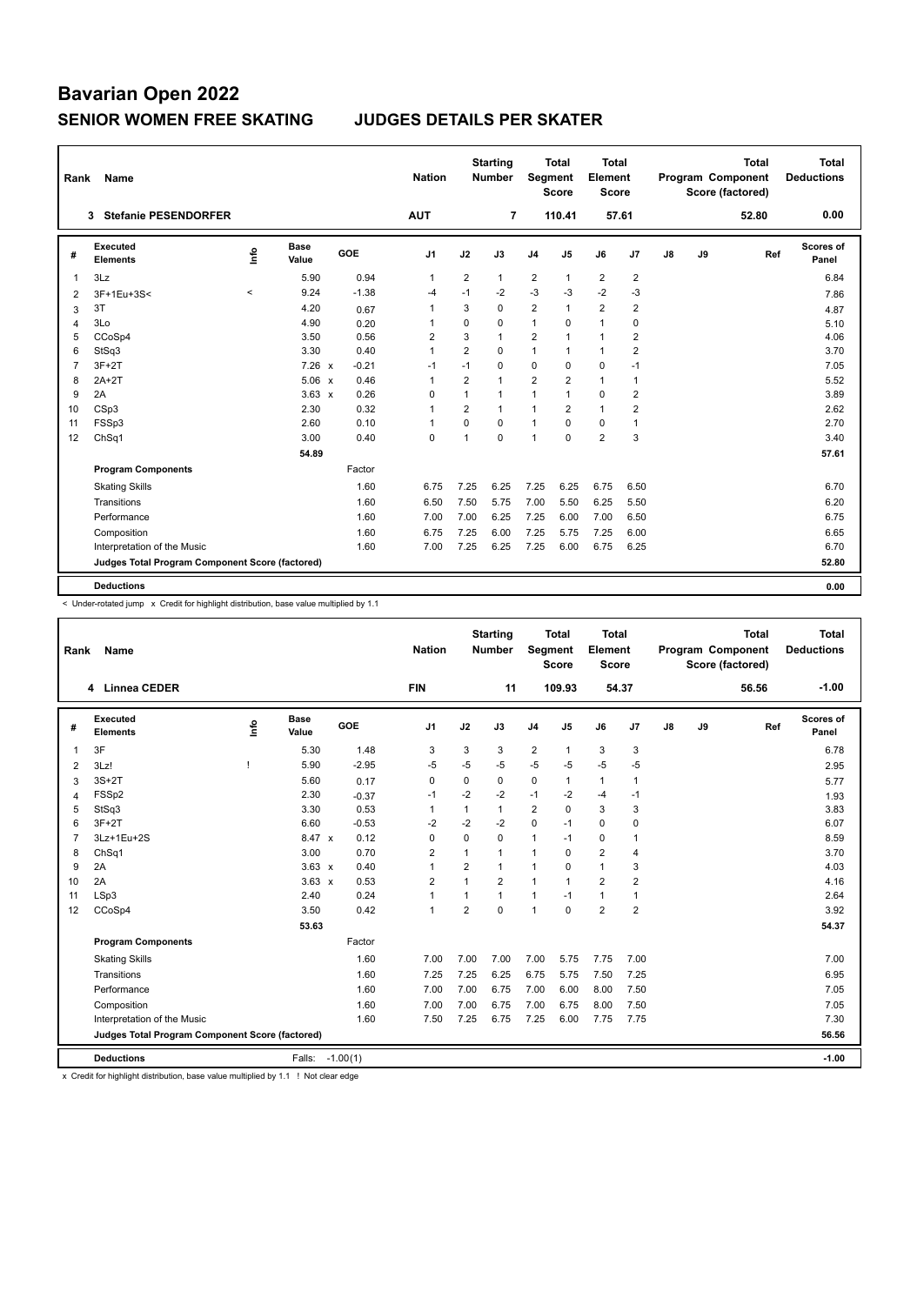| Rank           | Name                                            |         |                      |            | <b>Nation</b>  |                | <b>Starting</b><br><b>Number</b> | Segment        | Total<br><b>Score</b> | Total<br>Element<br><b>Score</b> |                |    |    | <b>Total</b><br>Program Component<br>Score (factored) | Total<br><b>Deductions</b> |
|----------------|-------------------------------------------------|---------|----------------------|------------|----------------|----------------|----------------------------------|----------------|-----------------------|----------------------------------|----------------|----|----|-------------------------------------------------------|----------------------------|
|                | 5 Sophia SCHALLER                               |         |                      |            | <b>AUT</b>     |                | 8                                |                | 104.73                | 51.97                            |                |    |    | 53.76                                                 | $-1.00$                    |
| #              | Executed<br><b>Elements</b>                     | ۴ů      | <b>Base</b><br>Value | GOE        | J <sub>1</sub> | J2             | J3                               | J <sub>4</sub> | J5                    | J6                               | J7             | J8 | J9 | Ref                                                   | Scores of<br>Panel         |
| 1              | 2A+1Eu+2S                                       |         | 5.10                 | 0.46       | $\overline{2}$ | $\overline{2}$ | 0                                | $\mathbf{1}$   | $\mathbf{1}$          | $\overline{2}$                   | $\mathbf{1}$   |    |    |                                                       | 5.56                       |
| 2              | 3Lz<                                            | $\,<\,$ | 4.72                 | $-2.36$    | $-5$           | $-5$           | $-5$                             | $-5$           | $-5$                  | $-5$                             | $-5$           |    |    |                                                       | 2.36                       |
| 3              | $3Lo+2T$                                        |         | 6.20                 | 0.49       | $\mathbf{1}$   | $\mathbf{1}$   | 0                                | $\mathbf{1}$   | $\mathbf{1}$          | $\mathbf{1}$                     | $\mathbf{1}$   |    |    |                                                       | 6.69                       |
| 4              | CCSp4                                           |         | 3.20                 | 0.70       | $\overline{2}$ | $\overline{2}$ | $\overline{2}$                   | $\overline{1}$ | 3                     | $\overline{2}$                   | 3              |    |    |                                                       | 3.90                       |
| 5              | $3T+2T$                                         |         | 5.50                 | 0.59       | $\overline{2}$ | 3              | 1                                | $\mathbf{1}$   | 1                     | $\overline{2}$                   | 1              |    |    |                                                       | 6.09                       |
| 6              | ChSq1                                           |         | 3.00                 | 0.80       | $\overline{2}$ | 3              | 0                                | $\overline{1}$ | $\mathbf{1}$          | $\overline{2}$                   | $\overline{2}$ |    |    |                                                       | 3.80                       |
| $\overline{7}$ | 3S                                              |         | $4.73 \times$        | $-0.17$    | $\overline{1}$ | $-1$           | $\Omega$                         | $\mathbf 0$    | $-1$                  | 0                                | $-1$           |    |    |                                                       | 4.56                       |
| 8              | 2Lo                                             |         | $1.87 \times$        | 0.03       | $\overline{1}$ | $\Omega$       | $\Omega$                         | $\mathbf 0$    | $\Omega$              | $\mathbf{1}$                     | 0              |    |    |                                                       | 1.90                       |
| 9              | FCCoSp4                                         |         | 3.50                 | 0.49       | $\overline{2}$ | 1              | $\Omega$                         | $\mathbf{1}$   | $\overline{2}$        | $\overline{2}$                   | $\overline{1}$ |    |    |                                                       | 3.99                       |
| 10             | StSq4                                           |         | 3.90                 | 0.86       | $\overline{2}$ | 3              | $\overline{1}$                   | $\overline{2}$ | $\overline{2}$        | 3                                | $\overline{2}$ |    |    |                                                       | 4.76                       |
| 11             | 2A                                              |         | $3.63 \times$        | 0.46       | $\overline{2}$ | $\overline{2}$ | $\Omega$                         | 1              | $\mathbf{1}$          | $\overline{2}$                   | 1              |    |    |                                                       | 4.09                       |
| 12             | CCoSp4                                          |         | 3.50                 | 0.77       | $\overline{2}$ | 3              | $\overline{2}$                   | $\overline{2}$ | 3                     | $\overline{2}$                   | $\overline{2}$ |    |    |                                                       | 4.27                       |
|                |                                                 |         | 48.85                |            |                |                |                                  |                |                       |                                  |                |    |    |                                                       | 51.97                      |
|                | <b>Program Components</b>                       |         |                      | Factor     |                |                |                                  |                |                       |                                  |                |    |    |                                                       |                            |
|                | <b>Skating Skills</b>                           |         |                      | 1.60       | 7.25           | 7.25           | 5.50                             | 7.00           | 6.75                  | 6.75                             | 6.75           |    |    |                                                       | 6.90                       |
|                | Transitions                                     |         |                      | 1.60       | 7.00           | 7.25           | 5.25                             | 6.75           | 6.25                  | 6.00                             | 6.25           |    |    |                                                       | 6.45                       |
|                | Performance                                     |         |                      | 1.60       | 7.00           | 7.00           | 5.50                             | 6.75           | 6.50                  | 6.75                             | 6.50           |    |    |                                                       | 6.70                       |
|                | Composition                                     |         |                      | 1.60       | 7.00           | 7.25           | 5.25                             | 7.00           | 6.50                  | 7.00                             | 6.50           |    |    |                                                       | 6.80                       |
|                | Interpretation of the Music                     |         |                      | 1.60       | 7.00           | 7.25           | 5.25                             | 7.25           | 6.00                  | 7.00                             | 6.50           |    |    |                                                       | 6.75                       |
|                | Judges Total Program Component Score (factored) |         |                      |            |                |                |                                  |                |                       |                                  |                |    |    |                                                       | 53.76                      |
|                | <b>Deductions</b>                               |         | Falls:               | $-1.00(1)$ |                |                |                                  |                |                       |                                  |                |    |    |                                                       | $-1.00$                    |
|                |                                                 |         |                      |            |                |                |                                  |                |                       |                                  |                |    |    |                                                       |                            |

< Under-rotated jump x Credit for highlight distribution, base value multiplied by 1.1

| Rank           | Name                                            |             |                      |         | <b>Nation</b>  |                | <b>Starting</b><br><b>Number</b> |                | <b>Total</b><br>Segment<br><b>Score</b> | <b>Total</b><br>Element<br><b>Score</b> |                |    |    | <b>Total</b><br>Program Component<br>Score (factored) | <b>Total</b><br><b>Deductions</b> |
|----------------|-------------------------------------------------|-------------|----------------------|---------|----------------|----------------|----------------------------------|----------------|-----------------------------------------|-----------------------------------------|----------------|----|----|-------------------------------------------------------|-----------------------------------|
|                | <b>Olivia LISKO</b><br>6                        |             |                      |         | <b>FIN</b>     |                | 6                                |                | 98.76                                   |                                         | 50.04          |    |    | 48.72                                                 | 0.00                              |
| #              | Executed<br><b>Elements</b>                     | <u>info</u> | <b>Base</b><br>Value | GOE     | J <sub>1</sub> | J2             | J3                               | J <sub>4</sub> | J <sub>5</sub>                          | J6                                      | J7             | J8 | J9 | Ref                                                   | <b>Scores of</b><br>Panel         |
| $\mathbf{1}$   | $3T+2T$                                         |             | 5.50                 | 0.59    | 2              | 1              | 0                                | 2              | $\mathbf{1}$                            | 3                                       | $\mathbf{1}$   |    |    |                                                       | 6.09                              |
| 2              | 3Lo                                             |             | 4.90                 | 0.69    | $\mathbf{1}$   | 1              | $\mathbf{1}$                     | 3              | $\mathbf{1}$                            | $\overline{2}$                          | $\overline{2}$ |    |    |                                                       | 5.59                              |
| 3              | ChSq1                                           |             | 3.00                 | 0.50    | $\overline{2}$ | 1              | 0                                | $\mathbf 0$    | 0                                       | 3                                       | $\overline{2}$ |    |    |                                                       | 3.50                              |
| $\overline{4}$ | 3Lz+1Eu+3S<                                     | $\prec$     | 9.84                 | $-1.18$ | $-2$           | $-1$           | $-3$                             | $-3$           | $-2$                                    | $-1$                                    | $-2$           |    |    |                                                       | 8.66                              |
| 5              | FSSp4                                           |             | 3.00                 | 0.30    | $\mathbf{1}$   | 1              | $\Omega$                         | $\mathbf{1}$   | $\mathbf{1}$                            | $\mathbf{1}$                            | $\overline{2}$ |    |    |                                                       | 3.30                              |
| 6              | 2F                                              |             | 1.80                 | 0.00    | 0              | $\mathbf 0$    | 0                                | $\mathbf 0$    | 0                                       | 0                                       | $\mathbf{1}$   |    |    |                                                       | 1.80                              |
| $\overline{7}$ | 2A                                              |             | $3.63 \times$        | 0.59    | 2              | $\overline{2}$ | 2                                | 1              | -1                                      | $\overline{2}$                          | $\overline{2}$ |    |    |                                                       | 4.22                              |
| 8              | 3S                                              |             | 4.73 $\times$        | 0.43    | $\overline{2}$ | $\mathbf{1}$   | $\mathbf{1}$                     | $\overline{2}$ | $\mathbf 0$                             | $\mathbf{1}$                            | 0              |    |    |                                                       | 5.16                              |
| 9              | LSp4                                            |             | 2.70                 | 0.38    | $\overline{2}$ | 2              | $\mathbf{1}$                     | $\mathbf{1}$   | $\mathbf{1}$                            | $\overline{2}$                          | $\mathbf{1}$   |    |    |                                                       | 3.08                              |
| 10             | StSq2                                           |             | 2.60                 | 0.10    | $-1$           | 1              | $-2$                             | $\mathbf{1}$   | $\Omega$                                | 3                                       | $\mathbf{1}$   |    |    |                                                       | 2.70                              |
| 11             | $1A+2T$                                         |             | 2.64 x               | 0.00    | 0              | 0              | 0                                | 0              | 0                                       | 0                                       | 0              |    |    |                                                       | 2.64                              |
| 12             | CCoSp3                                          |             | 3.00                 | 0.30    | $\overline{1}$ | 1              | $\Omega$                         | 1              | $\overline{1}$                          | $\overline{2}$                          | $\mathbf{1}$   |    |    |                                                       | 3.30                              |
|                |                                                 |             | 47.34                |         |                |                |                                  |                |                                         |                                         |                |    |    |                                                       | 50.04                             |
|                | <b>Program Components</b>                       |             |                      | Factor  |                |                |                                  |                |                                         |                                         |                |    |    |                                                       |                                   |
|                | <b>Skating Skills</b>                           |             |                      | 1.60    | 6.75           | 6.50           | 4.50                             | 6.50           | 5.25                                    | 5.75                                    | 5.25           |    |    |                                                       | 5.85                              |
|                | Transitions                                     |             |                      | 1.60    | 6.75           | 6.75           | 4.00                             | 6.25           | 5.75                                    | 6.75                                    | 5.50           |    |    |                                                       | 6.20                              |
|                | Performance                                     |             |                      | 1.60    | 6.50           | 6.00           | 4.25                             | 6.50           | 5.50                                    | 6.50                                    | 5.50           |    |    |                                                       | 6.00                              |
|                | Composition                                     |             |                      | 1.60    | 7.00           | 6.25           | 4.25                             | 6.50           | 5.50                                    | 7.00                                    | 5.75           |    |    |                                                       | 6.20                              |
|                | Interpretation of the Music                     |             |                      | 1.60    | 6.75           | 6.50           | 4.50                             | 6.75           | 5.50                                    | 7.00                                    | 5.50           |    |    |                                                       | 6.20                              |
|                | Judges Total Program Component Score (factored) |             |                      |         |                |                |                                  |                |                                         |                                         |                |    |    |                                                       | 48.72                             |
|                | <b>Deductions</b>                               |             |                      |         |                |                |                                  |                |                                         |                                         |                |    |    |                                                       | 0.00                              |

< Under-rotated jump x Credit for highlight distribution, base value multiplied by 1.1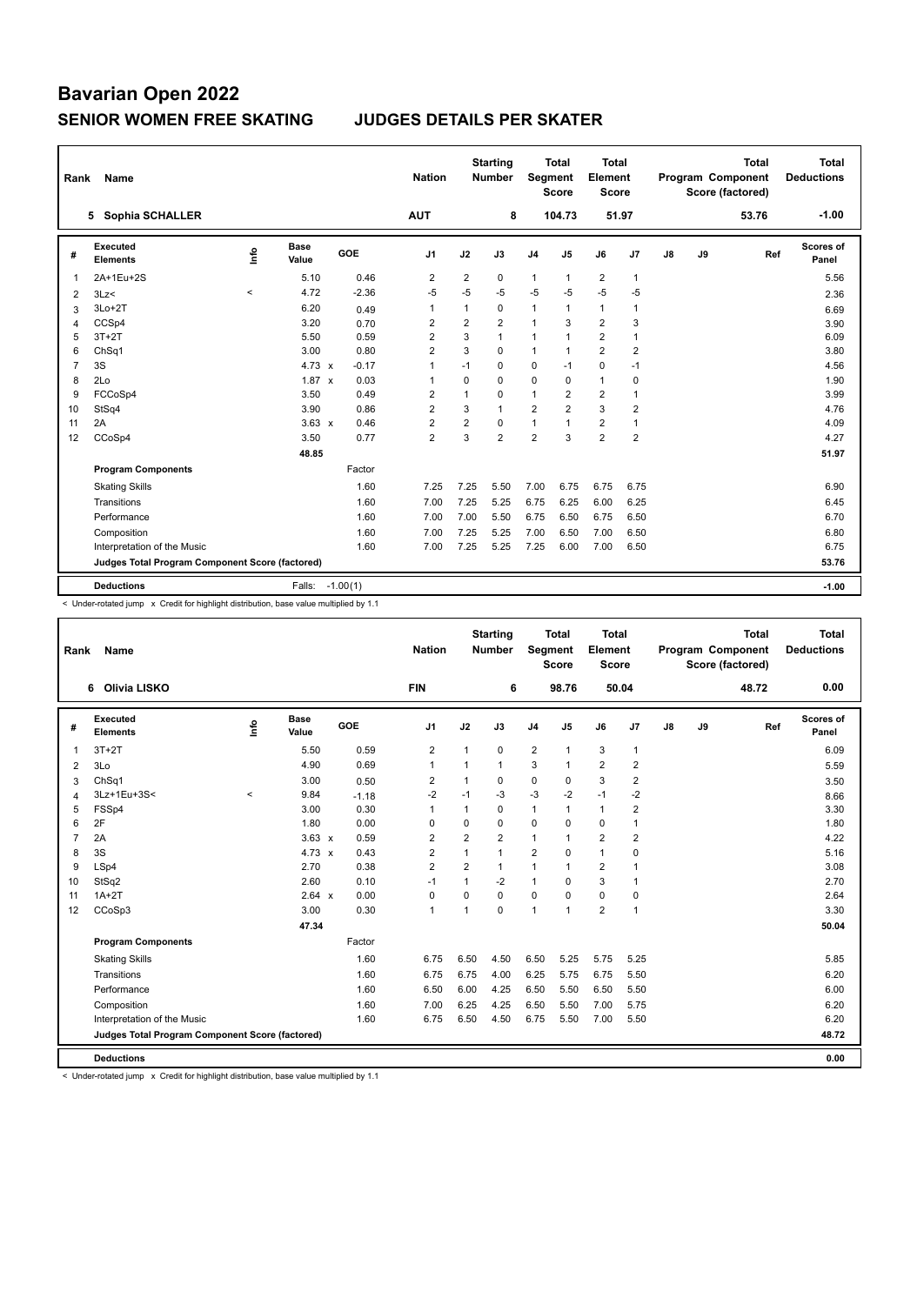| Rank           | Name                                            |         | <b>Nation</b>        |         | <b>Starting</b><br><b>Number</b> | Segment        | Total<br><b>Score</b> | Total<br>Element<br><b>Score</b> |                |                |                | <b>Total</b><br><b>Program Component</b><br>Score (factored) | <b>Total</b><br><b>Deductions</b> |       |                    |
|----------------|-------------------------------------------------|---------|----------------------|---------|----------------------------------|----------------|-----------------------|----------------------------------|----------------|----------------|----------------|--------------------------------------------------------------|-----------------------------------|-------|--------------------|
|                | 7 Aya HATAKAWA                                  |         |                      |         | <b>GER</b>                       |                | 5                     |                                  | 96.73          | 46.81          |                |                                                              |                                   | 49.92 | 0.00               |
| #              | Executed<br><b>Elements</b>                     | ۴ů      | <b>Base</b><br>Value | GOE     | J <sub>1</sub>                   | J2             | J3                    | J4                               | J5             | J6             | J7             | $\mathsf{J}8$                                                | J9                                | Ref   | Scores of<br>Panel |
| 1              | 3Lzq                                            | q       | 5.90                 | $-1.18$ | $-2$                             | $-1$           | -3                    | $-1$                             | $-3$           | $-2$           | $-2$           |                                                              |                                   |       | 4.72               |
| 2              | $3S+2T$                                         |         | 5.60                 | 0.60    | $\mathbf{1}$                     | $\overline{2}$ | 1                     | 2                                | $\overline{2}$ | $\mathbf{1}$   | 1              |                                                              |                                   |       | 6.20               |
| 3              | 3S                                              |         | 4.30                 | 0.69    | $\overline{2}$                   | $\mathbf{1}$   | $\overline{2}$        | 2                                | $\overline{2}$ | $\mathbf{1}$   | $\mathbf{1}$   |                                                              |                                   |       | 4.99               |
| 4              | 3Tq                                             | q       | 4.20                 | $-0.42$ | $-1$                             | $-1$           | $-2$                  | $-1$                             | $-1$           | $-1$           | $-1$           |                                                              |                                   |       | 3.78               |
| 5              | 2A                                              |         | 3.30                 | 0.13    | $\mathbf 0$                      | 1              | 1                     | $\mathbf 0$                      | $\mathbf 0$    | 0              | $\overline{1}$ |                                                              |                                   |       | 3.43               |
| 6              | FSSp4                                           |         | 3.00                 | 0.48    | $\overline{2}$                   | $\overline{2}$ | $\overline{2}$        | $\mathbf{1}$                     | 2              | $\mathbf{1}$   | 0              |                                                              |                                   |       | 3.48               |
| $\overline{7}$ | $2T+2T<<$                                       | $\star$ | 1.30                 | $-0.62$ | $-5$                             | $-3$           | $-5$                  | $-5$                             | $-5$           | $-4$           | $-5$           |                                                              |                                   |       | 0.68               |
| 8              | 2A+1Eu+2S                                       |         | $5.61 \times$        | 0.46    | $\overline{2}$                   | $\mathbf{1}$   | 1                     | 2                                | $\overline{2}$ | $\mathbf{1}$   | $\overline{1}$ |                                                              |                                   |       | 6.07               |
| 9              | StSq3                                           |         | 3.30                 | 0.46    | $\overline{1}$                   | $\overline{2}$ | $\overline{2}$        | $\mathbf{1}$                     | $\mathbf{1}$   | $\overline{2}$ | $\overline{1}$ |                                                              |                                   |       | 3.76               |
| 10             | LSp2                                            |         | 1.90                 | 0.08    | $\overline{1}$                   | $\Omega$       | $\mathbf{1}$          | $\mathbf{1}$                     | $\Omega$       | 0              | 0              |                                                              |                                   |       | 1.98               |
| 11             | ChSq1                                           |         | 3.00                 | 0.80    | 0                                | $\overline{2}$ | $\overline{2}$        | $\overline{1}$                   | $\overline{2}$ | 3              | 1              |                                                              |                                   |       | 3.80               |
| 12             | CCoSp4                                          |         | 3.50                 | 0.42    | $\mathbf{1}$                     | 1              | 1                     | $\overline{1}$                   | $\overline{2}$ | $\overline{2}$ | $\mathbf{1}$   |                                                              |                                   |       | 3.92               |
|                |                                                 |         | 44.91                |         |                                  |                |                       |                                  |                |                |                |                                                              |                                   |       | 46.81              |
|                | <b>Program Components</b>                       |         |                      | Factor  |                                  |                |                       |                                  |                |                |                |                                                              |                                   |       |                    |
|                | <b>Skating Skills</b>                           |         |                      | 1.60    | 6.25                             | 6.25           | 6.50                  | 6.50                             | 6.50           | 6.50           | 5.00           |                                                              |                                   |       | 6.40               |
|                | Transitions                                     |         |                      | 1.60    | 5.50                             | 6.50           | 6.25                  | 6.25                             | 6.25           | 6.00           | 4.50           |                                                              |                                   |       | 6.05               |
|                | Performance                                     |         |                      | 1.60    | 5.50                             | 5.75           | 6.50                  | 6.25                             | 6.50           | 6.25           | 4.75           |                                                              |                                   |       | 6.05               |
|                | Composition                                     |         |                      | 1.60    | 5.75                             | 6.00           | 6.75                  | 6.50                             | 6.75           | 6.75           | 5.25           |                                                              |                                   |       | 6.35               |
|                | Interpretation of the Music                     |         |                      | 1.60    | 5.75                             | 6.00           | 6.75                  | 6.75                             | 6.75           | 6.50           | 5.25           |                                                              |                                   |       | 6.35               |
|                | Judges Total Program Component Score (factored) |         |                      |         |                                  |                |                       |                                  |                |                |                |                                                              |                                   |       | 49.92              |
|                |                                                 |         |                      |         |                                  |                |                       |                                  |                |                |                |                                                              |                                   |       |                    |
|                | <b>Deductions</b>                               |         |                      |         |                                  |                |                       |                                  |                |                |                |                                                              |                                   |       | 0.00               |

<< Downgraded jump \* Invalid element x Credit for highlight distribution, base value multiplied by 1.1 q Jump landed on the quarter

| Rank           | <b>Name</b>                                     |             |                      |            | <b>Nation</b>  |                | <b>Starting</b><br><b>Number</b> | Segment        | <b>Total</b><br><b>Score</b> | <b>Total</b><br>Element<br><b>Score</b> |                |    |    | <b>Total</b><br><b>Program Component</b><br>Score (factored) | <b>Total</b><br><b>Deductions</b> |
|----------------|-------------------------------------------------|-------------|----------------------|------------|----------------|----------------|----------------------------------|----------------|------------------------------|-----------------------------------------|----------------|----|----|--------------------------------------------------------------|-----------------------------------|
|                | <b>Taylor Lynn MORRIS</b><br>8                  |             |                      |            | <b>ISR</b>     |                | 10                               |                | 92.85                        | 43.13                                   |                |    |    | 50.72                                                        | $-1.00$                           |
| #              | Executed<br><b>Elements</b>                     | <u>info</u> | <b>Base</b><br>Value | GOE        | J <sub>1</sub> | J2             | J3                               | J <sub>4</sub> | J <sub>5</sub>               | J6                                      | J7             | J8 | J9 | Ref                                                          | Scores of<br>Panel                |
| 1              | 3Lzq                                            | q           | 5.90                 | $-0.83$    | $-2$           | $-1$           | $-2$                             | $-2$           | $-1$                         | $-1$                                    | $-1$           |    |    |                                                              | 5.07                              |
| 2              | 2A                                              |             | 3.30                 | 0.53       | $\overline{2}$ | $\overline{2}$ | $\mathbf{1}$                     | $\mathbf{1}$   | 2                            | $\mathbf{1}$                            | $\overline{2}$ |    |    |                                                              | 3.83                              |
| 3              | 3Lo<+2T                                         | $\,<\,$     | 5.22                 | $-0.94$    | $-2$           | $-1$           | $-3$                             | $-2$           | $-3$                         | $-4$                                    | $-2$           |    |    |                                                              | 4.28                              |
| $\overline{4}$ | ChSq1                                           |             | 3.00                 | 0.30       | $\overline{2}$ | 1              | $-1$                             | $\mathbf{1}$   | $\Omega$                     | $\mathbf 0$                             | 1              |    |    |                                                              | 3.30                              |
| 5              | $2T+2T^*$                                       | $\star$     | 1.30                 | $-0.05$    | 0              | 0              | $-5$                             | 0              | 0                            | $-1$                                    | $-1$           |    |    |                                                              | 1.25                              |
| 6              | FSSp4                                           |             | 3.00                 | 0.12       | $\overline{2}$ | $\Omega$       | 0                                | 0              | 1                            | $\mathbf 0$                             | $\mathbf{1}$   |    |    |                                                              | 3.12                              |
| $\overline{7}$ | 3S<                                             | $\,<\,$     | $3.78 \times$        | $-0.62$    | $-1$           | $-1$           | $-2$                             | $-2$           | $-2$                         | $-2$                                    | $-2$           |    |    |                                                              | 3.16                              |
| 8              | 3Lo<                                            | $\hat{}$    | 4.31<br>$\mathbf{x}$ | $-1.96$    | $-5$           | $-5$           | $-5$                             | $-5$           | $-5$                         | $-5$                                    | $-5$           |    |    |                                                              | 2.35                              |
| 9              | 2A+1Eu+2S                                       |             | 5.61 x               | $-0.26$    | $-3$           | $\mathbf 0$    | $-1$                             | $-2$           | $\Omega$                     | $-1$                                    | 0              |    |    |                                                              | 5.35                              |
| 10             | FCCoSp4                                         |             | 3.50                 | 0.63       | 2              | $\overline{2}$ | $\Omega$                         | $\mathbf{1}$   | 2                            | $\overline{2}$                          | $\overline{2}$ |    |    |                                                              | 4.13                              |
| 11             | StSq3                                           |             | 3.30                 | 0.00       | 0              | 1              | $-1$                             | $\mathbf{1}$   | $\Omega$                     | $-1$                                    | 0              |    |    |                                                              | 3.30                              |
| 12             | CCoSp4                                          |             | 3.50                 | 0.49       | $\overline{2}$ | $\overline{2}$ | 0                                | $\overline{1}$ | 1                            | $\mathbf{1}$                            | $\overline{2}$ |    |    |                                                              | 3.99                              |
|                |                                                 |             | 45.72                |            |                |                |                                  |                |                              |                                         |                |    |    |                                                              | 43.13                             |
|                | <b>Program Components</b>                       |             |                      | Factor     |                |                |                                  |                |                              |                                         |                |    |    |                                                              |                                   |
|                | <b>Skating Skills</b>                           |             |                      | 1.60       | 6.75           | 6.50           | 6.25                             | 6.75           | 6.25                         | 5.75                                    | 6.25           |    |    |                                                              | 6.40                              |
|                | Transitions                                     |             |                      | 1.60       | 6.50           | 6.75           | 6.25                             | 6.50           | 5.50                         | 5.25                                    | 6.00           |    |    |                                                              | 6.15                              |
|                | Performance                                     |             |                      | 1.60       | 6.75           | 7.00           | 6.50                             | 6.50           | 6.00                         | 5.50                                    | 6.25           |    |    |                                                              | 6.40                              |
|                | Composition                                     |             |                      | 1.60       | 6.50           | 6.75           | 6.50                             | 6.75           | 5.75                         | 5.75                                    | 6.25           |    |    |                                                              | 6.35                              |
|                | Interpretation of the Music                     |             |                      | 1.60       | 6.75           | 6.50           | 6.25                             | 6.75           | 6.00                         | 5.75                                    | 6.50           |    |    |                                                              | 6.40                              |
|                | Judges Total Program Component Score (factored) |             |                      |            |                |                |                                  |                |                              |                                         |                |    |    |                                                              | 50.72                             |
|                | <b>Deductions</b>                               |             | Falls:               | $-1.00(1)$ |                |                |                                  |                |                              |                                         |                |    |    |                                                              | $-1.00$                           |

< Under-rotated jump \* Invalid element x Credit for highlight distribution, base value multiplied by 1.1 q Jump landed on the quarter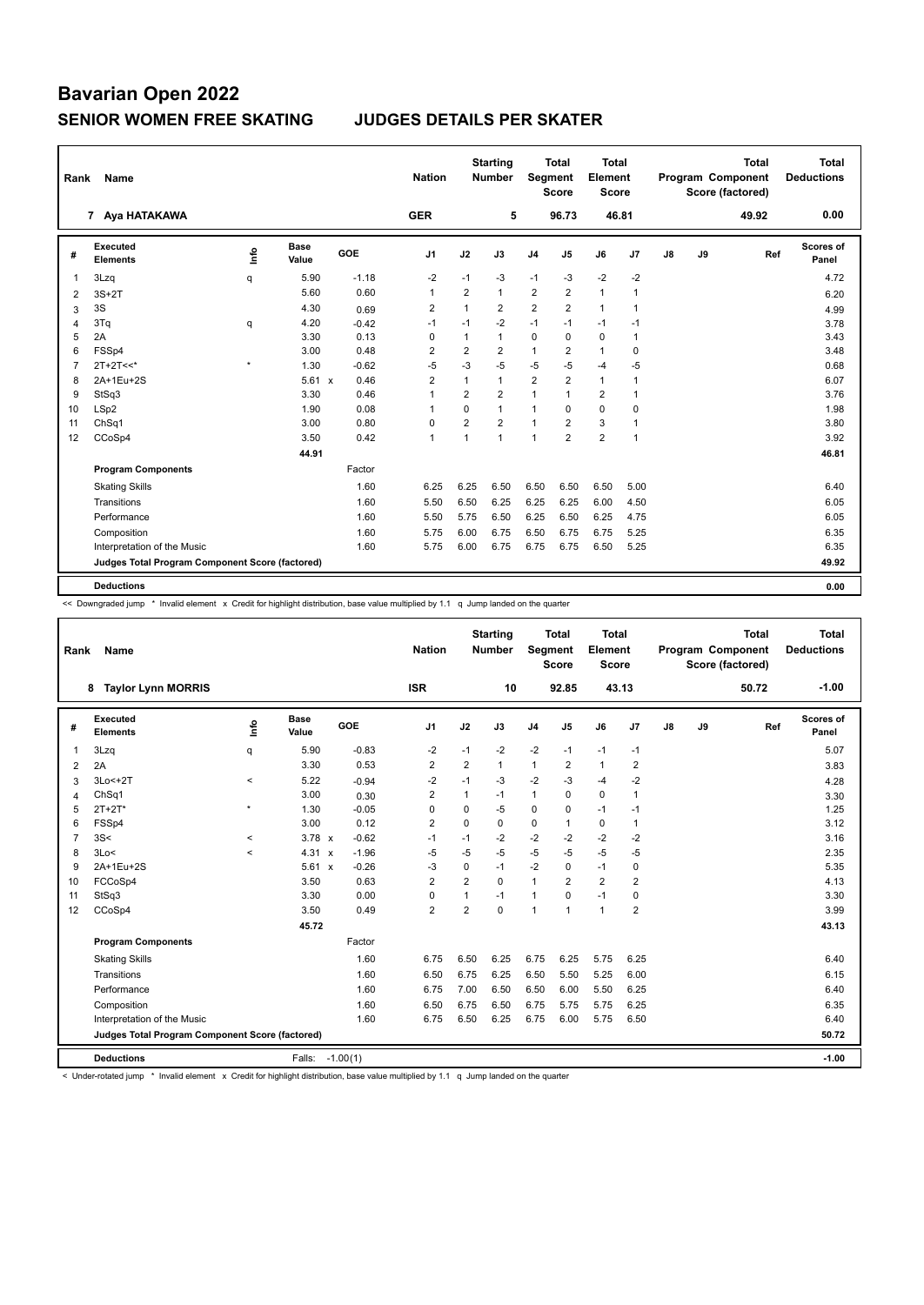| Rank           | Name                                            |         |                      |         | <b>Nation</b>  |                | <b>Starting</b><br><b>Number</b> | Segment        | <b>Total</b><br><b>Score</b> | <b>Total</b><br>Element<br><b>Score</b> |                |    |    | <b>Total</b><br>Program Component<br>Score (factored) | <b>Total</b><br><b>Deductions</b> |
|----------------|-------------------------------------------------|---------|----------------------|---------|----------------|----------------|----------------------------------|----------------|------------------------------|-----------------------------------------|----------------|----|----|-------------------------------------------------------|-----------------------------------|
|                | <b>Jennifer FISCHER</b><br>9                    |         |                      |         | <b>GER</b>     |                | 4                                |                | 75.17                        |                                         | 36.41          |    |    | 39.76                                                 | $-1.00$                           |
| #              | <b>Executed</b><br><b>Elements</b>              | lnfo    | <b>Base</b><br>Value | GOE     | J <sub>1</sub> | J2             | J3                               | J <sub>4</sub> | J5                           | J6                                      | J7             | J8 | J9 | Ref                                                   | Scores of<br>Panel                |
| $\mathbf{1}$   | 2A                                              |         | 3.30                 | 0.26    | $\mathbf 0$    | $\mathbf{1}$   | $\mathbf{1}$                     | $\mathbf{1}$   | $\mathbf 0$                  | $\overline{2}$                          | $\mathbf{1}$   |    |    |                                                       | 3.56                              |
| 2              | 3Log+1Eu+2S                                     | q       | 6.70                 | $-1.76$ | $-5$           | $-3$           | $-2$                             | $-3$           | $-4$                         | $-4$                                    | $-4$           |    |    |                                                       | 4.94                              |
| 3              | 2S                                              |         | 1.30                 | 0.03    | 0              | 0              | 1                                | $\mathbf 0$    | 0                            | 0                                       | $\mathbf{1}$   |    |    |                                                       | 1.33                              |
| 4              | 3Lo<                                            | $\,<\,$ | 3.92                 | $-1.96$ | $-5$           | $-5$           | $-5$                             | $-5$           | $-5$                         | $-5$                                    | $-5$           |    |    |                                                       | 1.96                              |
| 5              | FCCoSp4                                         |         | 3.50                 | 0.14    | $\mathbf{1}$   | 1              | 0                                | $\mathbf 0$    | $\mathbf 0$                  | $\mathbf{1}$                            | 0              |    |    |                                                       | 3.64                              |
| 6              | $2F+2T$                                         |         | 3.10                 | 0.18    | $\mathbf{1}$   | $\mathbf{1}$   | 1                                | $\overline{1}$ | 1                            | $\mathbf{1}$                            | $\mathbf 0$    |    |    |                                                       | 3.28                              |
| $\overline{7}$ | SSp3                                            |         | 2.10                 | 0.21    | $\overline{1}$ | $\mathbf{1}$   | 1                                | $\mathbf 0$    | $\mathbf{1}$                 | $\mathbf{1}$                            | $\overline{1}$ |    |    |                                                       | 2.31                              |
| 8              | StSq3                                           |         | 3.30                 | 0.07    | 0              | 0              | 1                                | $\mathbf{1}$   | 0                            | $-1$                                    | 0              |    |    |                                                       | 3.37                              |
| 9              | 2A<                                             | $\prec$ | $2.90 \times$        | $-0.69$ | $-1$           | $-3$           | $-2$                             | $-3$           | $-2$                         | $-3$                                    | $-4$           |    |    |                                                       | 2.21                              |
| 10             | $2F+2T$                                         |         | 3.41<br>$\mathsf{x}$ | 0.18    | $\overline{1}$ | 1              | 1                                | $\mathbf{1}$   | $\mathbf{1}$                 | $\mathbf{1}$                            | $\mathbf 0$    |    |    |                                                       | 3.59                              |
| 11             | ChSq1                                           |         | 3.00                 | 0.10    | $\mathbf 0$    | $\overline{ }$ | 1                                | $\mathbf 0$    | $-1$                         | $\mathbf 0$                             | 0              |    |    |                                                       | 3.10                              |
| 12             | CCoSp3                                          |         | 3.00                 | 0.12    | $\mathbf{1}$   | $\mathbf{1}$   | 1                                | $\Omega$       | $\Omega$                     | $\Omega$                                | 0              |    |    |                                                       | 3.12                              |
|                |                                                 |         | 39.53                |         |                |                |                                  |                |                              |                                         |                |    |    |                                                       | 36.41                             |
|                | <b>Program Components</b>                       |         |                      | Factor  |                |                |                                  |                |                              |                                         |                |    |    |                                                       |                                   |
|                | <b>Skating Skills</b>                           |         |                      | 1.60    | 5.75           | 5.25           | 4.75                             | 5.75           | 4.75                         | 5.00                                    | 4.50           |    |    |                                                       | 5.10                              |
|                | Transitions                                     |         |                      | 1.60    | 5.00           | 5.00           | 4.50                             | 5.50           | 4.50                         | 4.50                                    | 4.00           |    |    |                                                       | 4.70                              |
|                | Performance                                     |         |                      | 1.60    | 5.50           | 4.75           | 5.00                             | 5.75           | 4.75                         | 5.00                                    | 4.25           |    |    |                                                       | 5.00                              |
|                | Composition                                     |         |                      | 1.60    | 5.00           | 5.25           | 5.00                             | 5.75           | 4.75                         | 5.25                                    | 4.50           |    |    |                                                       | 5.05                              |
|                | Interpretation of the Music                     |         |                      | 1.60    | 5.25           | 5.00           | 5.00                             | 6.00           | 4.75                         | 5.00                                    | 4.50           |    |    |                                                       | 5.00                              |
|                | Judges Total Program Component Score (factored) |         |                      |         |                |                |                                  |                |                              |                                         |                |    |    |                                                       | 39.76                             |
|                | <b>Deductions</b>                               |         | Falls: -1.00(1)      |         |                |                |                                  |                |                              |                                         |                |    |    |                                                       | $-1.00$                           |

< Under-rotated jump x Credit for highlight distribution, base value multiplied by 1.1 q Jump landed on the quarter

| Rank           | <b>Name</b>                                     |         |                      |            | <b>Nation</b>  |             | <b>Starting</b><br><b>Number</b> | <b>Segment</b> | <b>Total</b><br><b>Score</b> | <b>Total</b><br>Element<br><b>Score</b> |                |               |    | <b>Total</b><br>Program Component<br>Score (factored) | <b>Total</b><br><b>Deductions</b> |
|----------------|-------------------------------------------------|---------|----------------------|------------|----------------|-------------|----------------------------------|----------------|------------------------------|-----------------------------------------|----------------|---------------|----|-------------------------------------------------------|-----------------------------------|
|                | <b>Yasemin ZEKI</b><br>10                       |         |                      |            | <b>TUR</b>     |             | 3                                |                | 73.12                        |                                         | 37.80          |               |    | 36.32                                                 | $-1.00$                           |
| #              | Executed<br><b>Elements</b>                     | info    | <b>Base</b><br>Value | <b>GOE</b> | J <sub>1</sub> | J2          | J3                               | J <sub>4</sub> | J <sub>5</sub>               | J6                                      | J <sub>7</sub> | $\mathsf{J}8$ | J9 | Ref                                                   | Scores of<br>Panel                |
| $\overline{1}$ | $3Lz! < +2T$                                    | $\prec$ | 6.02                 | $-1.51$    | -5             | -3          | $-3$                             | $-3$           | $-4$                         | $-3$                                    | $-3$           |               |    |                                                       | 4.51                              |
| 2              | 3Lzq                                            | q       | 5.90                 | $-2.95$    | -5             | $-5$        | $-5$                             | $-5$           | $-5$                         | $-5$                                    | -5             |               |    |                                                       | 2.95                              |
| 3              | 2Aq+1Eu+2S                                      | q       | 5.10                 | $-0.66$    | $-2$           | $-1$        | $-2$                             | $-2$           | $-2$                         | $-2$                                    | $-2$           |               |    |                                                       | 4.44                              |
| 4              | FCCoSp3                                         |         | 3.00                 | 0.00       | $\Omega$       | $\Omega$    | -2                               | 0              | $\Omega$                     | $\Omega$                                | $\mathbf 0$    |               |    |                                                       | 3.00                              |
| 5              | ChSq1                                           |         | 3.00                 | $-0.10$    | 0              | $-1$        | $\Omega$                         | $\mathbf 0$    | $-1$                         | 1                                       | 0              |               |    |                                                       | 2.90                              |
| 6              | $2Lo+2T$                                        |         | 3.00                 | 0.14       | $\overline{1}$ | $\mathbf 0$ | 1                                | $\mathbf{1}$   | $\mathbf 0$                  | 1                                       | $\overline{1}$ |               |    |                                                       | 3.14                              |
| $\overline{7}$ | 3Log                                            | q       | 5.39 x               | $-1.76$    | $-5$           | $-2$        | $-3$                             | $-4$           | $-4$                         | $-4$                                    | -3             |               |    |                                                       | 3.63                              |
| 8              | 2A                                              |         | $3.63 \times$        | 0.00       | 0              | 1           | 0                                | 0              | 0                            | 0                                       | $\mathbf 0$    |               |    |                                                       | 3.63                              |
| 9              | 2F                                              |         | 1.98 x               | 0.00       | $\Omega$       | $\Omega$    | $\Omega$                         | $\Omega$       | $\Omega$                     | 0                                       | $\mathbf 0$    |               |    |                                                       | 1.98                              |
| 10             | StSq2                                           |         | 2.60                 | $-0.10$    | $-1$           | $\mathbf 0$ | $\Omega$                         | $\mathbf 0$    | $-1$                         | $-1$                                    | $\mathbf 0$    |               |    |                                                       | 2.50                              |
| 11             | CCoSp3                                          |         | 3.00                 | 0.12       | $\overline{1}$ | 1           | 0                                | $\mathbf{1}$   | 0                            | 0                                       | 0              |               |    |                                                       | 3.12                              |
| 12             | FSSp1                                           |         | 2.00                 | 0.00       | $\mathbf 0$    | $\Omega$    | $\Omega$                         | $\Omega$       | $\Omega$                     | 0                                       | $-1$           |               |    |                                                       | 2.00                              |
|                |                                                 |         | 44.62                |            |                |             |                                  |                |                              |                                         |                |               |    |                                                       | 37.80                             |
|                | <b>Program Components</b>                       |         |                      | Factor     |                |             |                                  |                |                              |                                         |                |               |    |                                                       |                                   |
|                | <b>Skating Skills</b>                           |         |                      | 1.60       | 5.50           | 5.25        | 4.75                             | 5.25           | 4.75                         | 4.75                                    | 4.75           |               |    |                                                       | 4.95                              |
|                | Transitions                                     |         |                      | 1.60       | 4.75           | 4.50        | 4.50                             | 5.00           | 4.00                         | 4.00                                    | 3.75           |               |    |                                                       | 4.35                              |
|                | Performance                                     |         |                      | 1.60       | 4.50           | 4.75        | 4.75                             | 5.25           | 4.00                         | 4.25                                    | 4.25           |               |    |                                                       | 4.50                              |
|                | Composition                                     |         |                      | 1.60       | 4.50           | 5.00        | 4.50                             | 5.25           | 4.50                         | 4.25                                    | 4.50           |               |    |                                                       | 4.60                              |
|                | Interpretation of the Music                     |         |                      | 1.60       | 4.25           | 4.50        | 4.50                             | 5.25           | 3.75                         | 4.00                                    | 4.25           |               |    |                                                       | 4.30                              |
|                | Judges Total Program Component Score (factored) |         |                      |            |                |             |                                  |                |                              |                                         |                |               |    |                                                       | 36.32                             |
|                | <b>Deductions</b>                               |         | Falls:               | $-1.00(1)$ |                |             |                                  |                |                              |                                         |                |               |    |                                                       | $-1.00$                           |

< Under-rotated jump x Credit for highlight distribution, base value multiplied by 1.1 ! Not clear edge q Jump landed on the quarter